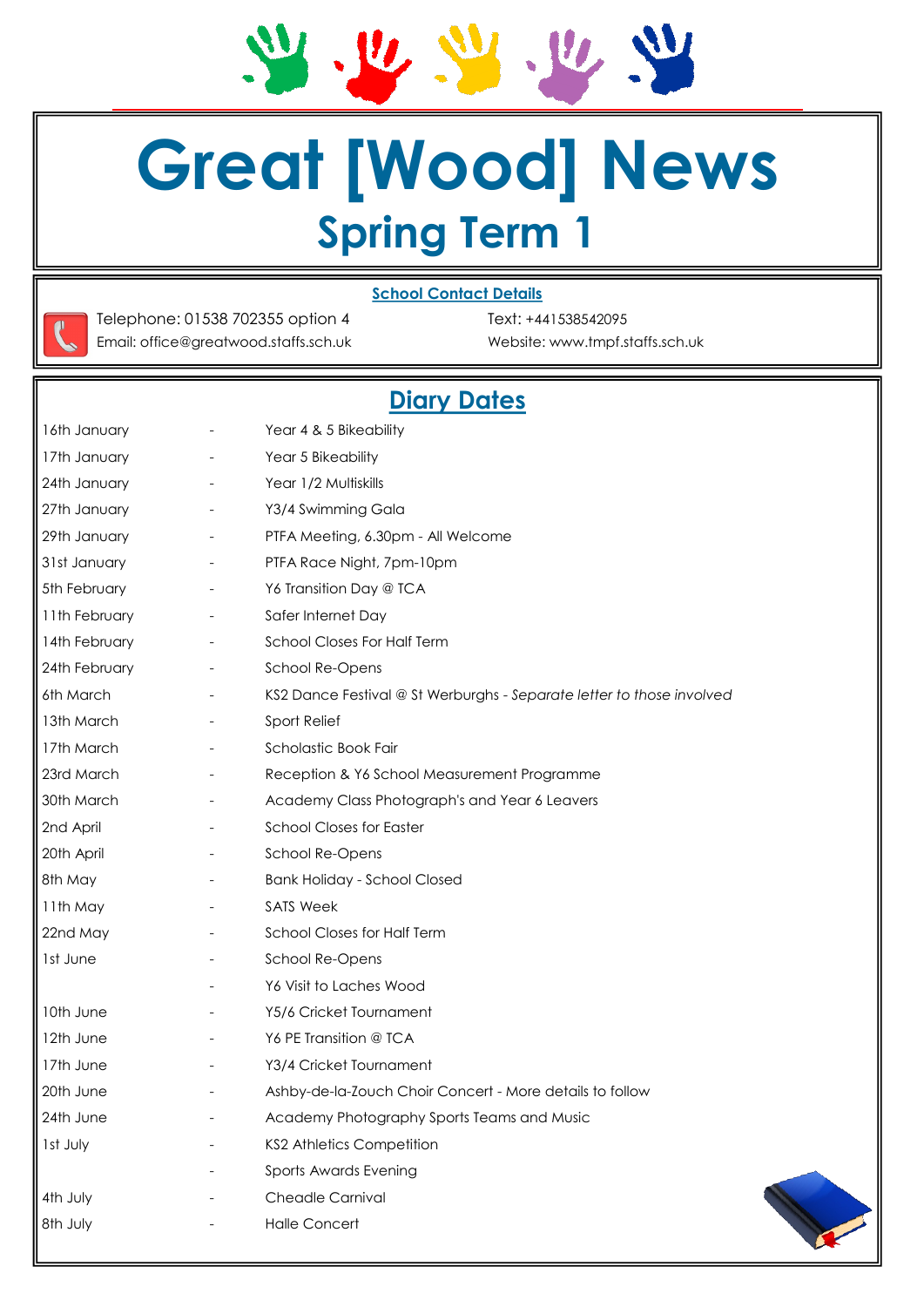

Welcome back we hope you all had a very Merry Christmas and a Happy New Year. We are looking forward to starting 2020 with a full and fun packed, busy term, with lots of exciting things to look forward to.

#### **Information/Reminders**

- The text number is +441538542095. Texts will be collected at regular intervals throughout the school day, but this number should only be used for non-urgent messages.
- Please ensure that your child's name is on their uniform and PE kit.
- **All** dinner money for the week ahead should be sent in on a Monday morning, in a **purse or envelope** clearly marked with your child's name, so that we can ensure that we send you the correct change. £2.30 per day, £11.50 per week.
- Please help us to keep our children safe by parking considerately when dropping off, or collecting children. A reminder that the school car park is for staff and visitors to school only. Unless otherwise arranged.
- The school office is closed on Thursday afternoons. Urgent messages may be left on the answerphone.
- Our school day begins at 8.50am, when the doors open to children. They remain open until 9.00am when registration takes place. Children should arrive at school between these times, to ensure that they are marked present and do not incur 'late' marks.
- If your child is ill, please ensure that you contact school to inform us as soon as possible on the first morning of the illness. This can be done via phone 01538 702355 option 4, text +441538542095 or email office@greatwood.staff.sch.uk. Thank you.

Many thanks for your help and support with all of the above.

#### **Newsletters**

We no longer send out paper copies of our weekly newsletters (except this one, due to clubs permission slip). Instead our newsletter is posted onto our website www.tmpf.staffs.sch.uk/great-wood for your convenience and to help preserve the planet!

Of course there will still be paper copies available, from the school office, should they be required.

We will continue to send a text out to inform you that the newsletter has been put onto the website.

If you have any queries regarding this change, please contact the school office.



|                                  | <b>Break Sales</b>                                                                                                 | Swimming                                                                                                                                                                         |  |
|----------------------------------|--------------------------------------------------------------------------------------------------------------------|----------------------------------------------------------------------------------------------------------------------------------------------------------------------------------|--|
|                                  | Our wonderful Lesley and Jan, in the kitchen, provides<br>  break sales for children in year 1-6 each morning.     | Our Years 3 and 4 children started swimming on Tuesday<br>7th January 2020. The children will leave for their lesson on<br>Tuesday afternoons, so pupils will need to have their |  |
| <b>Il</b> Prices are as follows: |                                                                                                                    |                                                                                                                                                                                  |  |
| I <b>I</b> Toast                 | 20p                                                                                                                | swimming kit with them. Swimming caps are available to<br>buy from the school office at a cost of £2.                                                                            |  |
| <b>II</b> Cheese Oatcake         | 60p                                                                                                                | Please note girls will need to wear a one piece                                                                                                                                  |  |
| <b>II</b> Milkshake              | $\sim$ i<br>60p                                                                                                    | costume and boys are not allowed to wear                                                                                                                                         |  |
| <b>II</b> Hot Chocolate          | 50 <sub>p</sub>                                                                                                    | baggy shorts.                                                                                                                                                                    |  |
|                                  | <b>Bikeability</b>                                                                                                 | Reception, Year 1 & 2 Show and Tell                                                                                                                                              |  |
|                                  | Our Year 4 and 5 Children will be taking part in<br>$\parallel$ Rikogbility training on 14th 8, 17th, January 2020 | Please can we remind you that any<br>$ $ SHOW<br>tour hought into school for 'Show and                                                                                           |  |

## Bikeability training on 16th & 17th January 2020. If your child will be involved please check the road worthiness of their bike and ensure children have a cycle helmet.

toys bought into school for 'Show and Tell' on Fridays should be small enough to fit into the children's trays, due to space restrictions/damage & loss.



#### **Page 2 Great [Wood] News Spring Term 1**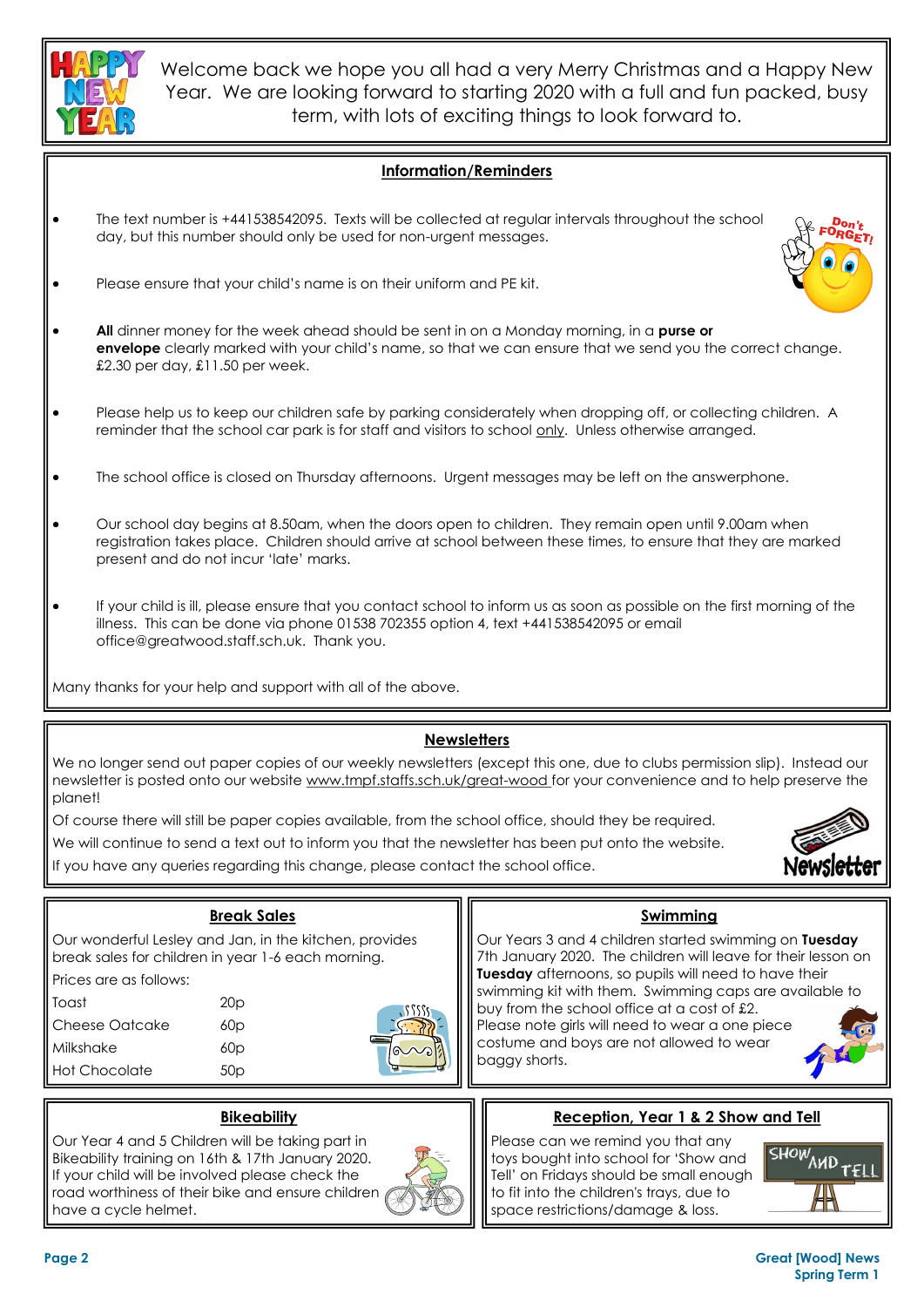#### **Uniform**



At Great Wood we aim to have our children smartly dressed in our school uniform. All pupils are required to attend school appropriately dressed and, for the assistance of parents, our school has adopted guidelines on dress.

Pupils are expected to wear clothing of a type appropriate for the school's activities. Unusual styles that may be distracting are not permitted.

#### Boys **Girls**

White school shirt White school blouse Sensible black school shoes School tie School tie

Black trousers/shorts for summer Black skirts, pinafore dress, or trousers School tie Navy Blue Checked Summer Dress (NB pale blue Checked Summer Dress (NB pale blue Great Wood 'v' neck jumper checked dresses are not pert of our uniform) Great Wood 'v' neck jumper/cardigan

Black socks/tights and white socks for summer Sensible black school shoes, not sandals

Uniform reminders - A reminder to children and parents about the governors' policy on items of clothing, footwear, jewellery and hairstyles -

- Trainers are not to be worn; they are not part of school uniform.
- Children are not to have inappropriate hairstyles for school (these would include shaved patterns and colours in hair).
- Jewellery cannot be worn for PE lessons. If earrings have to be worn in school (as a child has their ears pierced), only plain studs are permitted; a number of children have been wearing diamond studs, these are not allowed for safety reasons. Please do not allow your child/children to come to school in magnetic, or stick on earrings.
- Stick on transfers or tattoos are not permitted in school.
- Children are not allowed to wear make up, or nail varnish in school.

We are also having an increasing number of children arriving in school without their tie. We would be grateful if **you could ensure that your child wears their tie every day because, as you are aware, it is a compulsory part of our school uniform.** 

Thank you for your co-operation in maintaining our dress code standards.

## **Coming to school and messages for staff**

If you need to convey a message regarding your child/children, there will be a member of staff at each door, who will be able to deliver the message for you. For urgent/confidential messages an appointment can be made to speak to their teacher during assembly time, or at the end of the school day (via the member of staff on duty at the door).

Parents/Carers are asked not to enter school via the front doors, but to use the individual doors for each class. If you require to speak to Mrs Bromley, or Mrs Buckley in the office, this can be done via the hatch in the foyer. This policy is for safeguarding and insurance purposes.

When taking your child to their cloakroom door, please allow them to sort their belongings and coats onto their pegs. This is to avoid congestion in the cloakroom and to promote the children's independence. Thank you for your help.





We are not trying to tempt fate, but should the winter start closing in, keep an eye (and an ear!) out for any potential snow problems. In the unlikely event that we do have to close, we will endeavour to contact parents as early as possible via text messages and a message will be posted on the county website www.staffordshire.gov.uk/schoolclosures. Mrs Wilkinson will be working very hard to ensure our safety, by gritting the paths into school on icy mornings. Please can all parents, children (and staff!) make sure they walk only on the pathways she has gritted.

**With this in mind, please remember to keep the school office updated with any change in contact details, should, for example, Santa have brought you a new phone for Christmas!** 

**Weather**